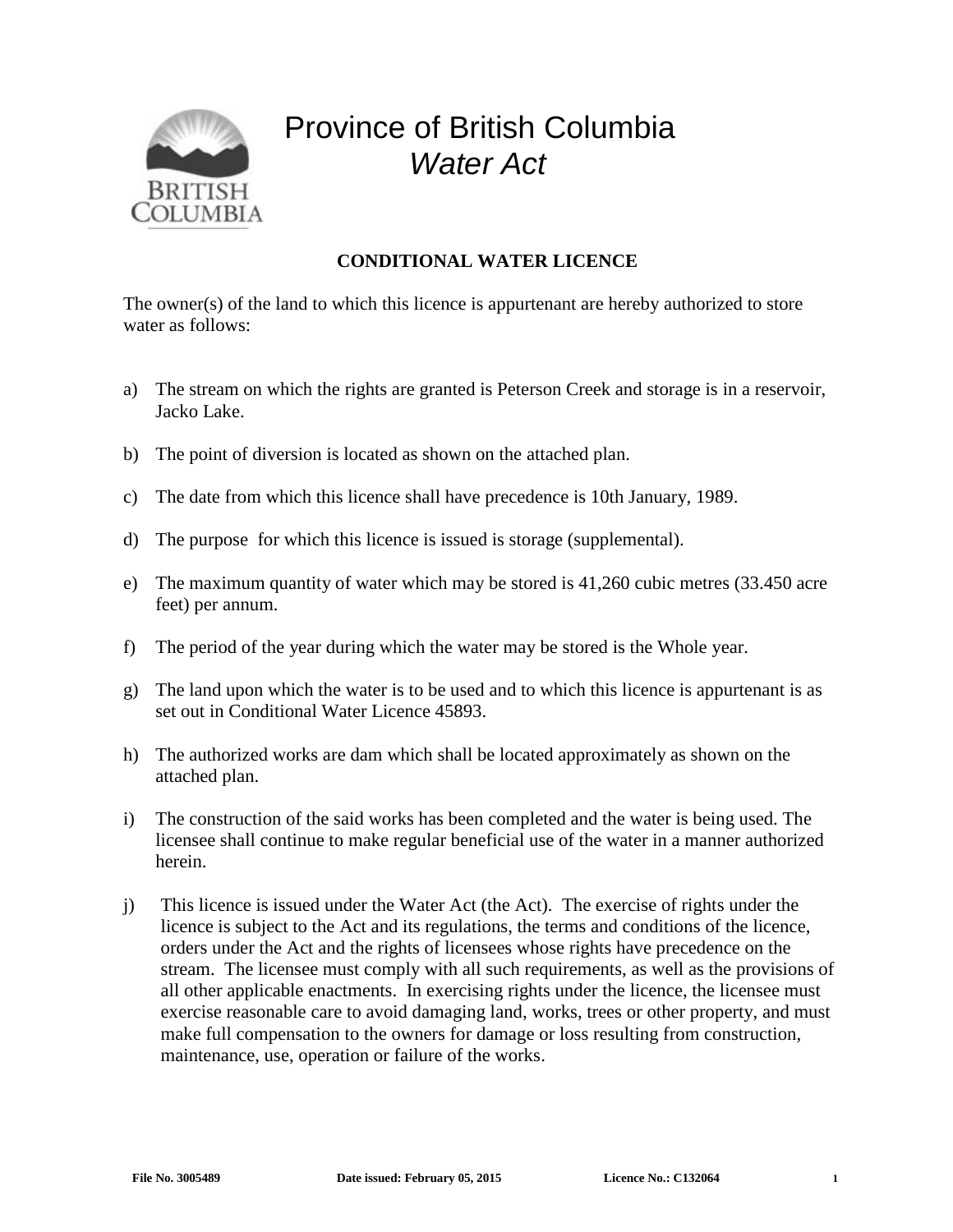- k) The dam authorized under clause (h) is subject to the Dam Safety Regulations and shall be designed, constructed and maintained to the satisfaction of a Dam Safety Officer under the Water Act and in accordance with the Canadian Dam Association Guidelines.
- l) Construction or reconstruction of the dam shall not be commenced until plans have been submitted to and written leave to commence construction granted by an Engineer under the Water Act.
- m) This Licence is issued in substitution of Conditional Water Licence 102917, in part.

føds

Rick Sommer Assistant Regional Water Manager/District Manager